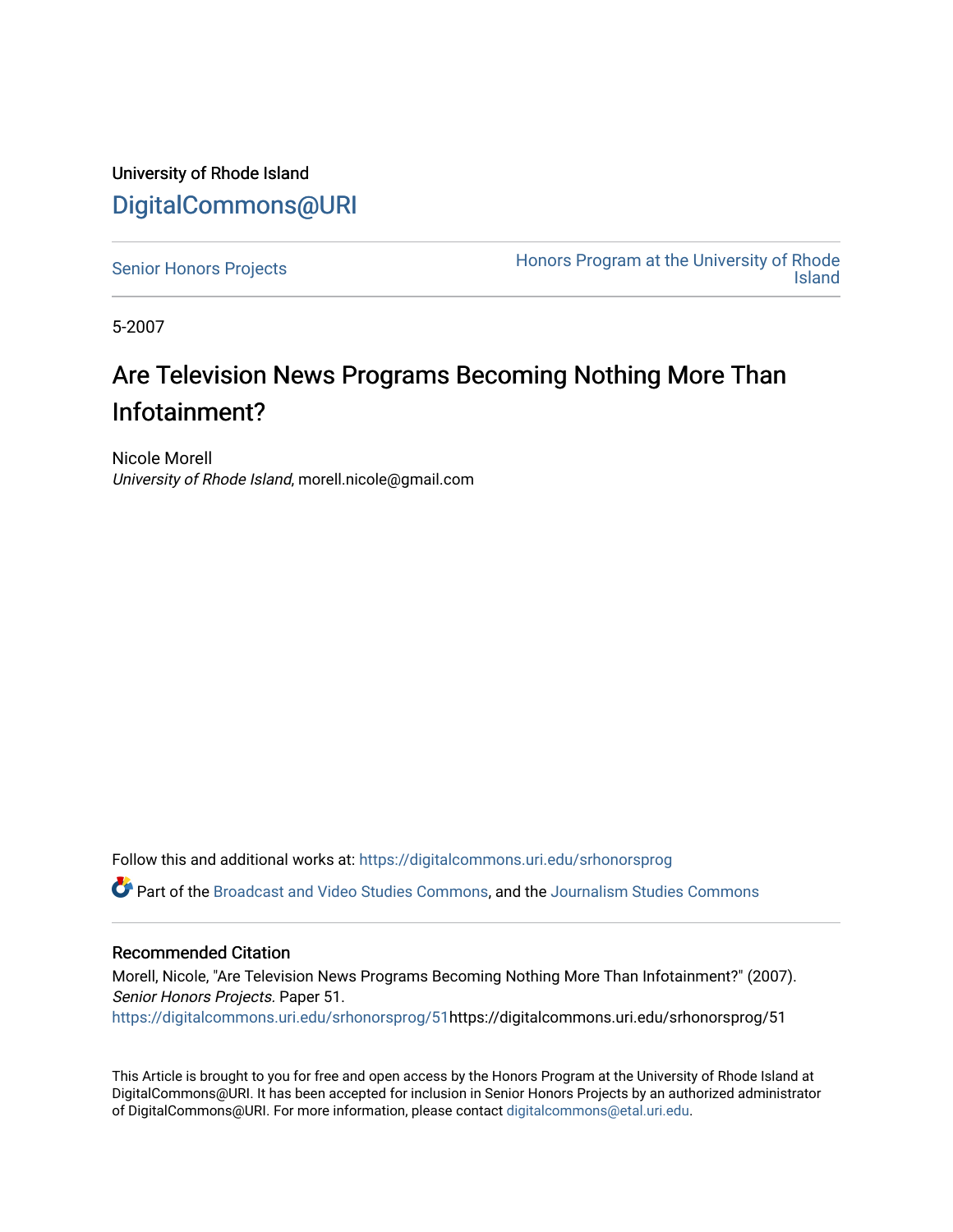## Infotainment: The History Behind a New Phenomenon

Television news. Upon hearing the phrase, images begin to flash through one's head. Images of house fires, car accidents, round table discussions, and reporters peering through one's television screen. When asked *which* of these images truly represents television news, you will receive varying answers. The more difficult question to answer may be exactly what is television news and for that matter, what is infotainment? The answer may be as simple as news that is broadcast on television, and that seems to be there are loose parameters of labeling something as television news or even television journalism. Part of the original assumption of journalistic practice is that there is going to be some biased news and hopefully some objective news, but that the reader, or viewer in this case, would be knowledgeable enough to decide of their own what was real news and what was simply opinion.  $<sup>1</sup>$  While this idea may have suited originally, television news</sup> changes that entire assumption. The medium is deigned to get you the information fast, for people who don't have time to read a whole newspaper. But do those same people who don't have time to read a newspaper, have the time of resources to decide if what they're watching is genuine news or just some prepackaged infotainment, or just some screaming head's opinion?

Television news, like many advances in technology, started out with humble beginnings. It was far from the up to the minute coverage spoken by perfect looking reporters that bombard us every day. While many may argue that the golden age of true journalistic, hard television news has passed, others may argue it was never far form what it has become today, which was an inevitability. "Television journalism started with in a

<sup>&</sup>lt;sup>1</sup> Kovach and Rosenteil *The Elements of Journalism*, (Three Rivers Press, New York 2001) p.22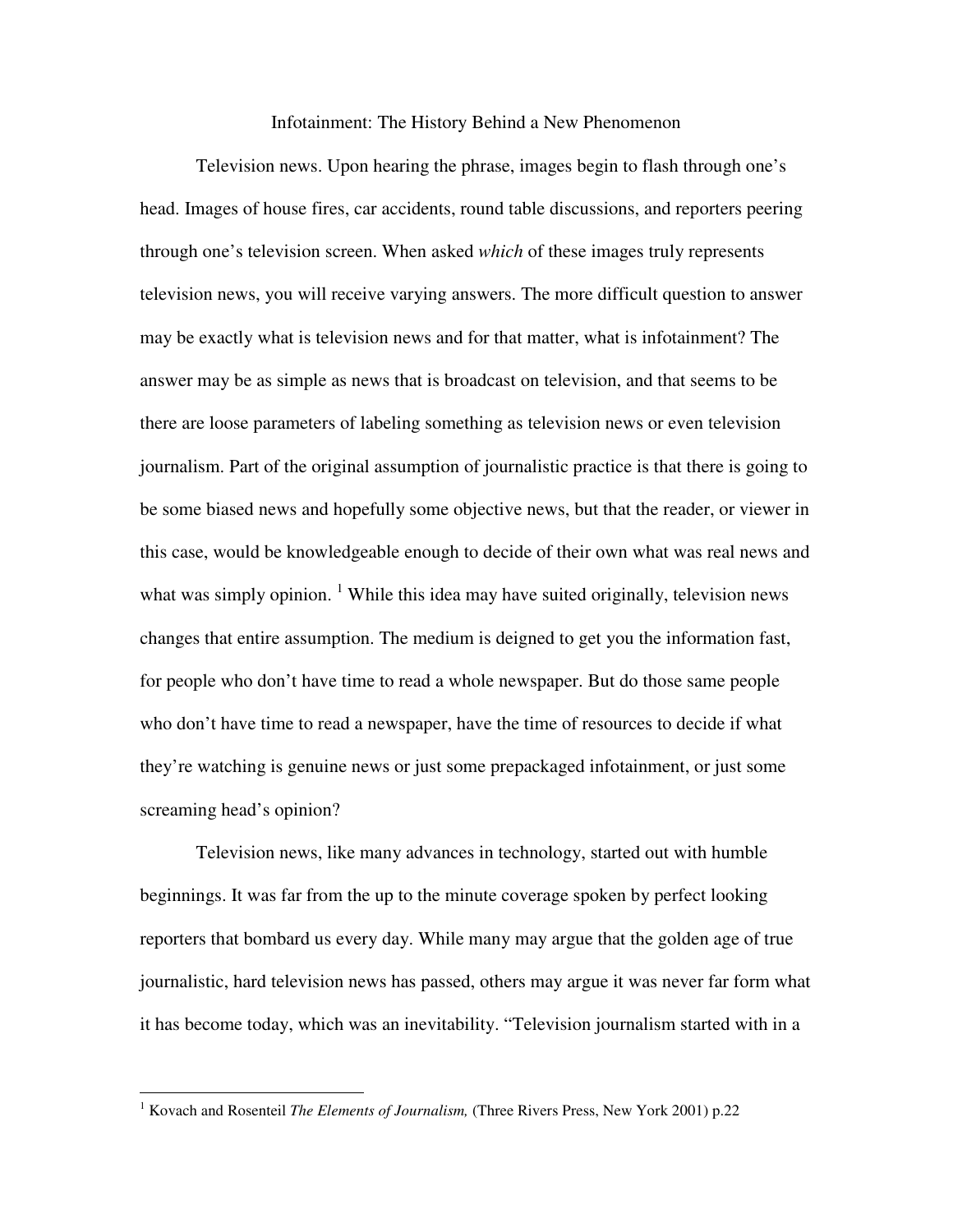medium designed for entertainment,"<sup>2</sup> forcing it to compete with entertainment programs and evolve and change rapidly to keep the audience engaged. Not unlike the way many look adoringly on the greatness that was old Hollywood, journalists and some viewers alike seem to long for the days of a young Walter Cronkite or the famous Edward R. Murrow delivering straight news with actual substance. However, the essence of television journalism shows that although packaged differently, it was created and has been maintained for one reason: to make money. As early as 1931, broadcast journalism, at the time only limited to radio, had its critics; radio commenter Hans V. Klatenborn wrote that "today's chief purpose is to make money for those who control and use its mechanical devices. It threatens to prove as great a disappointment as the moving picture for those who sense radio's underdeveloped power as an agency of education, vulture and goodwill."<sup>3</sup> Klatenborn speaks of the most popular use for radio to be as an entertainment outlet rather than a news outlet, and foreshadows the change that television journalism may be well into. Klatenborn's opinion failed to include that in the 1930's and 1940's, the government was working hard to ensure that at least some of what was broadcast over radio waves and soon television sets was done so in the public interest. What Klatenborn saw wrong with what was broadcast on the radio may not have been as bad as what was rejected from the radio. There were huge numbers of applications for radio stations and with the limited number of frequencies, the federal government and more importantly, the FCC, wanted to make sure that as many view points as possible were provided on station and that that station was not used for the sole purpose of

 2 Quoted in, Winch, Samuel P. *Mapping the Cultural Space of Journalism,* (Praeger, Westport Conn. 1997)  $p.28$ <br> $\frac{3}{3}$  W<sub>i</sub>

Winch p. 29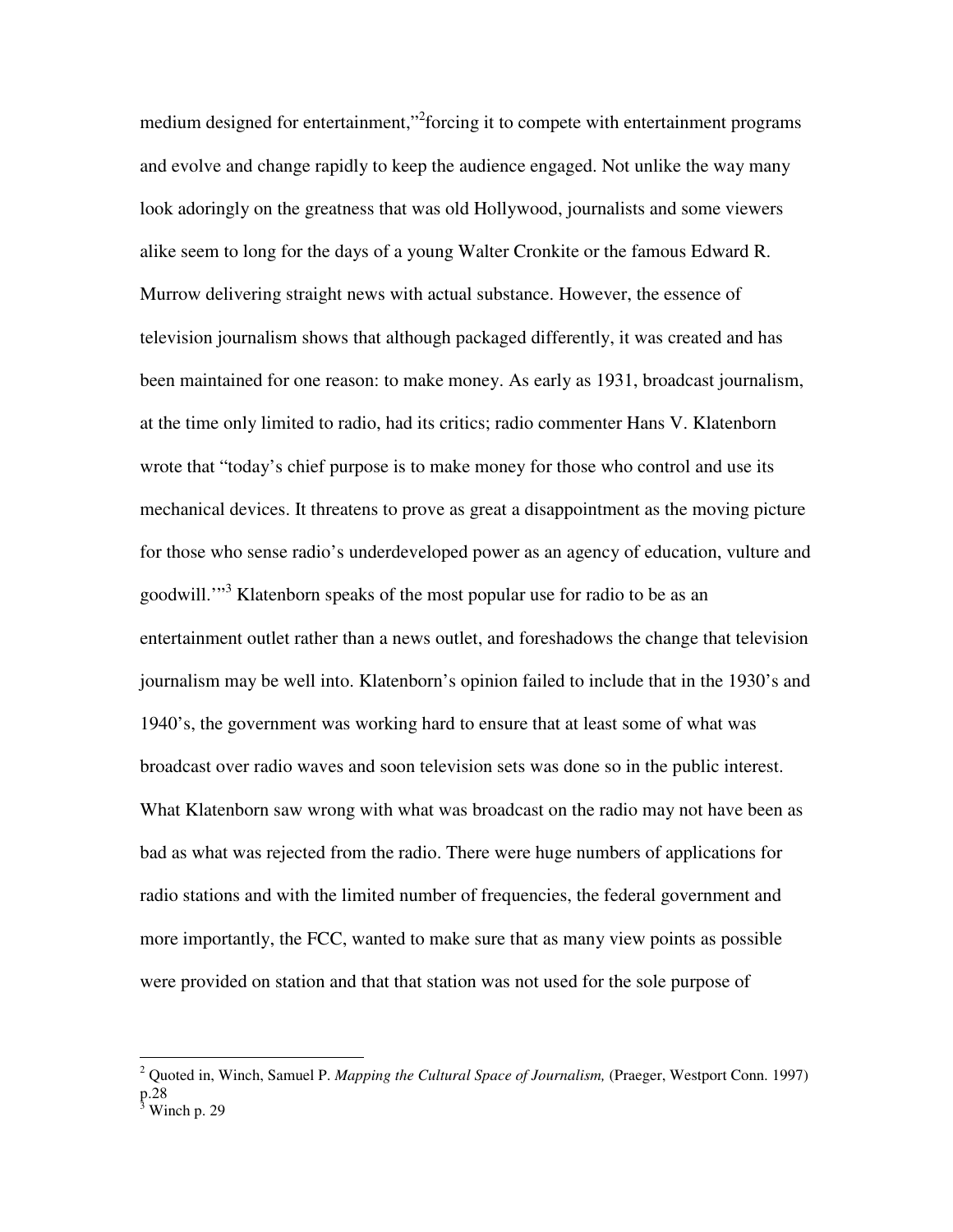promoting a singular agenda. $4\,$  The course of action taken was what became referred to as the fairness doctrine, which became policy through the FCC in 1949. This legislation seemed to pave the way for a fair and just coverage of news and issues on the relatively new mediums of radio and television.

 By the early 1950's television had taken America by storm and it became apparent that it had amazing advertising potential, "television was a license for making money."<sup>5</sup> It was only natural for this popular and profitable business to begin expanding into the area of news and reporting. Television news was not immediately popular and began to increase in popularity as people got "hooked" on the images and stories of the world around them that were broadcast into their homes every night. <sup>6</sup>

 The 1960's brought a whole nother dimension to television news due to such events as the Civil Rights Movement and Vietnam. In fact, Eric Burns a former television news reporter argued in first hand experience with television news at the time that it was not taken seriously until the beginning of the civil rights movement.<sup>7</sup> Americans soon began relying more and more on their televisions for the most updated news around them. If American's were becoming more dependant on television as a source for their news, then Vietnam cemented that fact. Some argue that this news dependence on television as images of horrible war scenes flashed across the screen piqued the public's interest and trust in television news but also began exhaust viewers from the round the clock news coverage, and very early on signaling a change in the style of news the audience desired.<sup>8</sup>

<u>.</u>

<sup>&</sup>lt;sup>4</sup> Museum of Broadcast Communications (2005) retrieved 23 Nov 2006, from http://www.museum.tv/archives/etv/F/htmlF/fairnessdoct/fairnessdoct.htm

<sup>5</sup> Quoted in Winch p.34

 $6$  Winch p.35

 $7$  Winch p.36

<sup>&</sup>lt;sup>8</sup> Museum of Broadcast Communications (2005) "Vietnam on Television" retrieved 28 Jan 2007, from http://www.museum.tv/archives/etv/V/htmlV/vietnamonte/vietnamonte.htm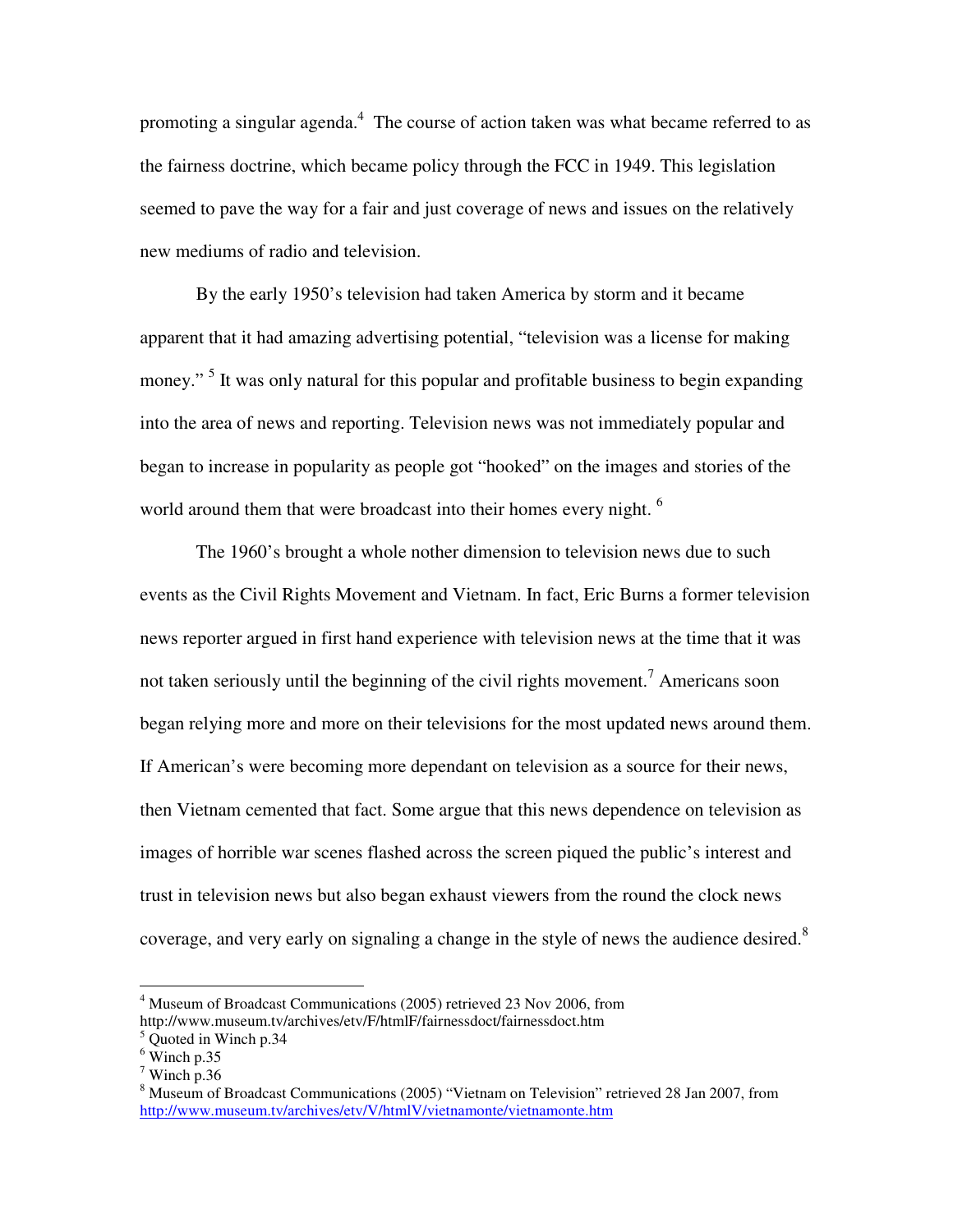"In 1968, during the Tet offensive, viewers of NBC news saw Col. Nguyen Ngoc Loan blow out the brains of his captive in a Saigon street. And in 1972, during the North Vietnamese Spring offensive, the audience witnessed the aftermath of errant napalm strike, in which South Vietnamese planes mistook their own fleeing civilians for North Vietnamese troops. These incidents were dramatic, but far from typical of Vietnam coverage." It is important to note that images like this were relatively rare in the war coverage. This gives credence to many of those who said that the coverage did not exhaust the viewer or change their desire for news.<sup>9</sup> This intense news coverage would follow through out the 1960's and into the 1970's. It is hard to say whether this style of in your face imagery and reporting came as a result of the tumultuous time the nation was in or whether it was the best received style during these years.

 Although this may have been a signal of the imminent change in the style of broadcast news, in the 1970's the best-known and most renowned reporters were those who did investigative style reporting.<sup>10</sup> In fact many of the issues had with television news revolved around investigative reporting and the question of fairness. For example, a court case that involved fairness and the fairness doctrine, which was to ensure all viewpoints, had the opportunity to be represented was the case of In National Broadcasting Co v. FCC (1976). This cases resulted from an NBC aired documentary titled, "Pensions: The Broken Promise." NBC won the case arguing they had a right to make their own decision for content. The FCC later found the Fairness Doctrine out of date and unnecessary, perhaps paving the way for such one sided programs those

<sup>&</sup>lt;sup>9</sup> "Vietnam on Television"

<sup>10</sup> Cook, Phillip S, *The Future of News*, (Woodrow Wilson Center Press 1992*)* p. 73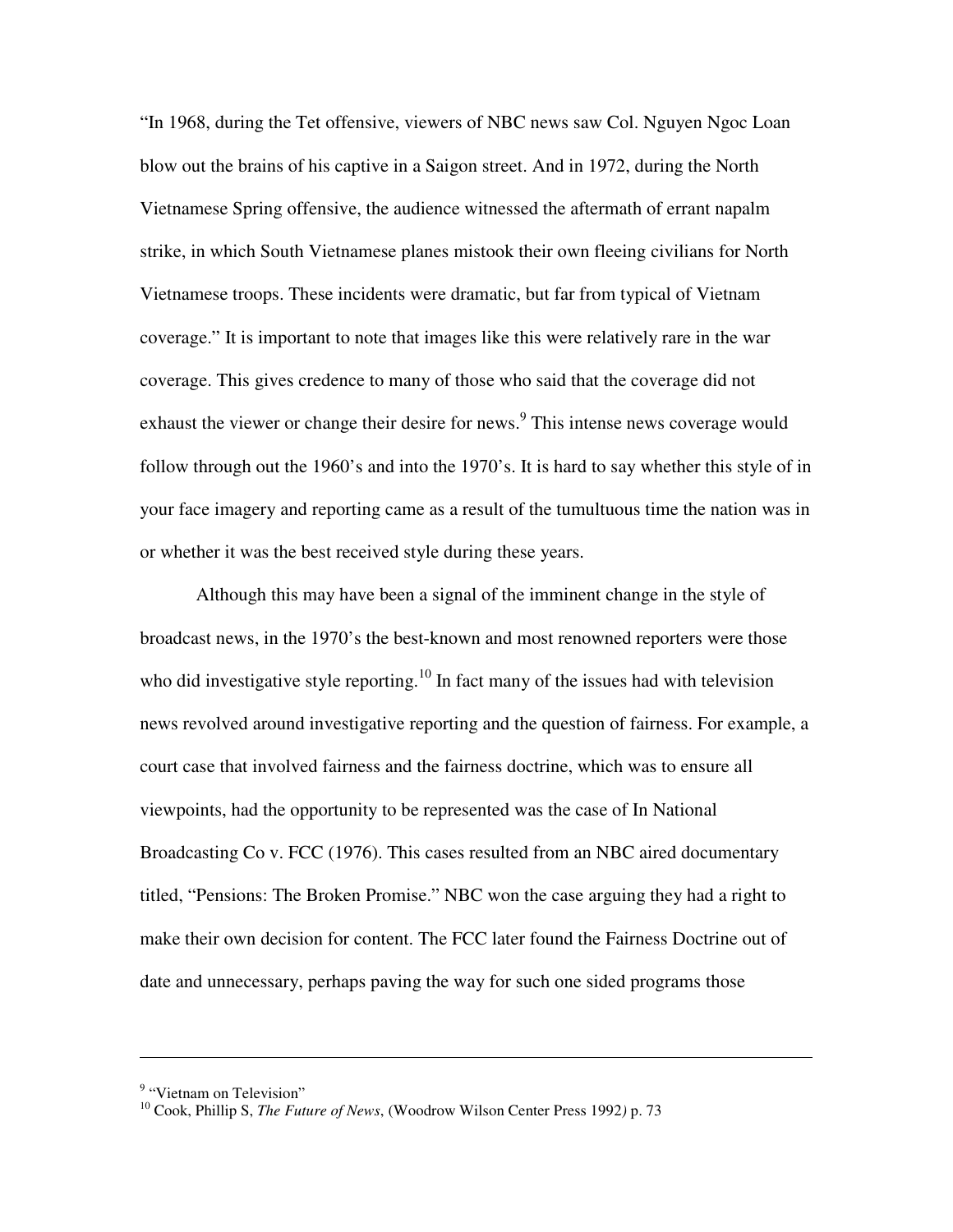borderline talk shows that air under the auspices of news today.<sup>11</sup> The 1970's also made an impact on hard and investigative news by airing the Watergate hearings. However as the investigative style and television news fulfilling its duty as watchdog by televising things such as Watergate, the end of the decade also marked the beginning of a new era of news with the premiers of the Today and Good Morning America which offered news segments mixed with everything from cooking demos to how to segments to human interest stories.<sup>12</sup> This newest television news magazine perhaps promoting more criticism from newspapers, but they became immensely popular.

Though many of the television news programs were relatively new compared to print media they seemed to have functioned in the 1970's very similar to how they do now. In the late 1970's an article appeared in TIME magazine revealing the ugly truths behind television news that are all too common today. "For 15 years or more, nightly network television news has been of a predictable muchness—earnest, responsible, muted. Behind the scenes, huge sums are involved in ratings rivalries, in promotional buildups of anchormen, in bouncing live pickups off satellites, in devising ever more elaborate news stage-sets..."<sup>13</sup> The article which was written in 1977, then goes on to sound all too familiar, leaving one questioning if there every really was that blip of a heyday where television news had the trust and the eyes and ears of many Americans. "During most of the broadcast day, with game shows and trashy sitcoms, the networks do so little else to earn it."<sup>14</sup> The article also alluded to the change that would come in the

-

 $11$  Cook p. 73

<sup>&</sup>lt;sup>12</sup> History of Television News (Dec 2002) retrieved 12 Feb 2007 from http://history.sandiego.edu/gen/recording/television9.html

<sup>&</sup>lt;sup>13</sup>Quoted in, Time Magazine 22 August 1977 "Revving up TV News" retrieved 12 Feb from http://www.time.com/time/magazine/article/0,9171,915316,00.html

 $14$  Quoted in, "Revving up TV News"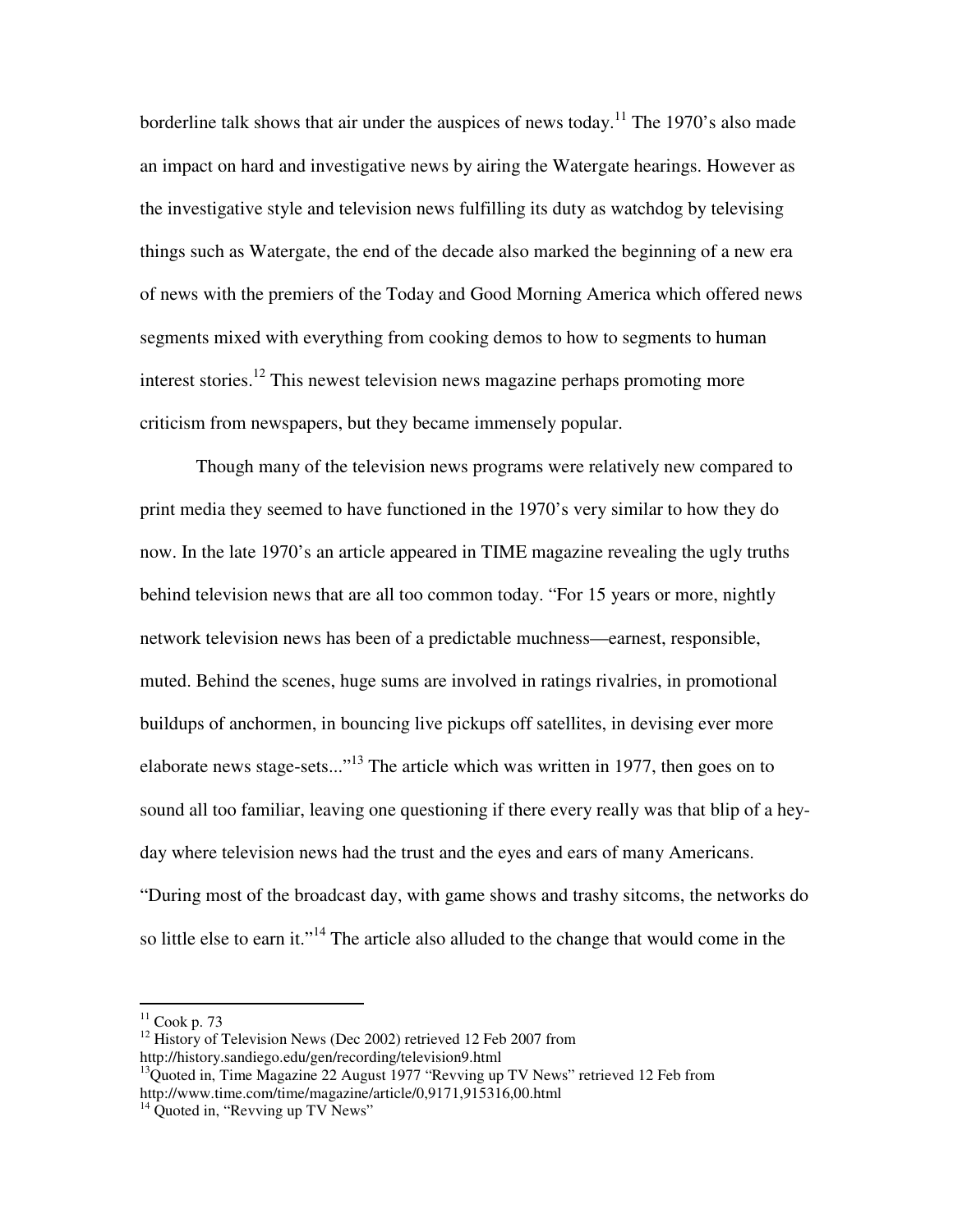1980's, that the reporter and the talking head delivering the news may have been more important than the news itself.

As it began in the 1980's and seems to carry in to today, the audience's preference for one news show over another may stem from the person delivering the news. "If all three network broadcasts are essentially alike, and it comes down to which anchorman you trust most."<sup>15</sup> However, this article talks about anchors presumably delivering straight news, in the 1980's the style that is still popular today of analysts and pseudonewscasters offering their own opinions became prevalent.

"In the 1980's the mantle of the most famous and most influential moved to those members of the press corps who sat around in TV studios and officered quick opinions high practitioners on the art of assertion." <sup>16</sup> In the 1980's however, it was mostly print journalists appearing on televion. Writes for popular newspapers would be tapped to offer their opinion on a range of news stories. This is still done today, but what is more popular are programs like Anderson Cooper 360º on CNN. CNN itself was an invention of the 1980's and revolutionized the way Americans thought of news. Its creator, multibillionaire, Ted Turner "envisioned constant access to the news no matter where you might be in the world."<sup>17</sup> No matter how noble its vision, CNN was still like any other network and needed to maintain viewers and make a profit. The creation of CNN would set of a prototype that would take like wildfire. Today there are no fewer than four `round the clock news station as well as many others that are close or may not have a broad a viewer ship or range. Those who argued that the change in the style of the nightly news came as a result of the nightly shows of horror from Vietnam would be hard pressed to

<sup>&</sup>lt;sup>15</sup> Quoted in, "Revving Up TV News"

 $16$  Cook p. 73

<sup>&</sup>lt;sup>17</sup> Quoted in, Arden, John Boghosian, *America's Meltdown*, (Parager Westport, Conn 2003) p.49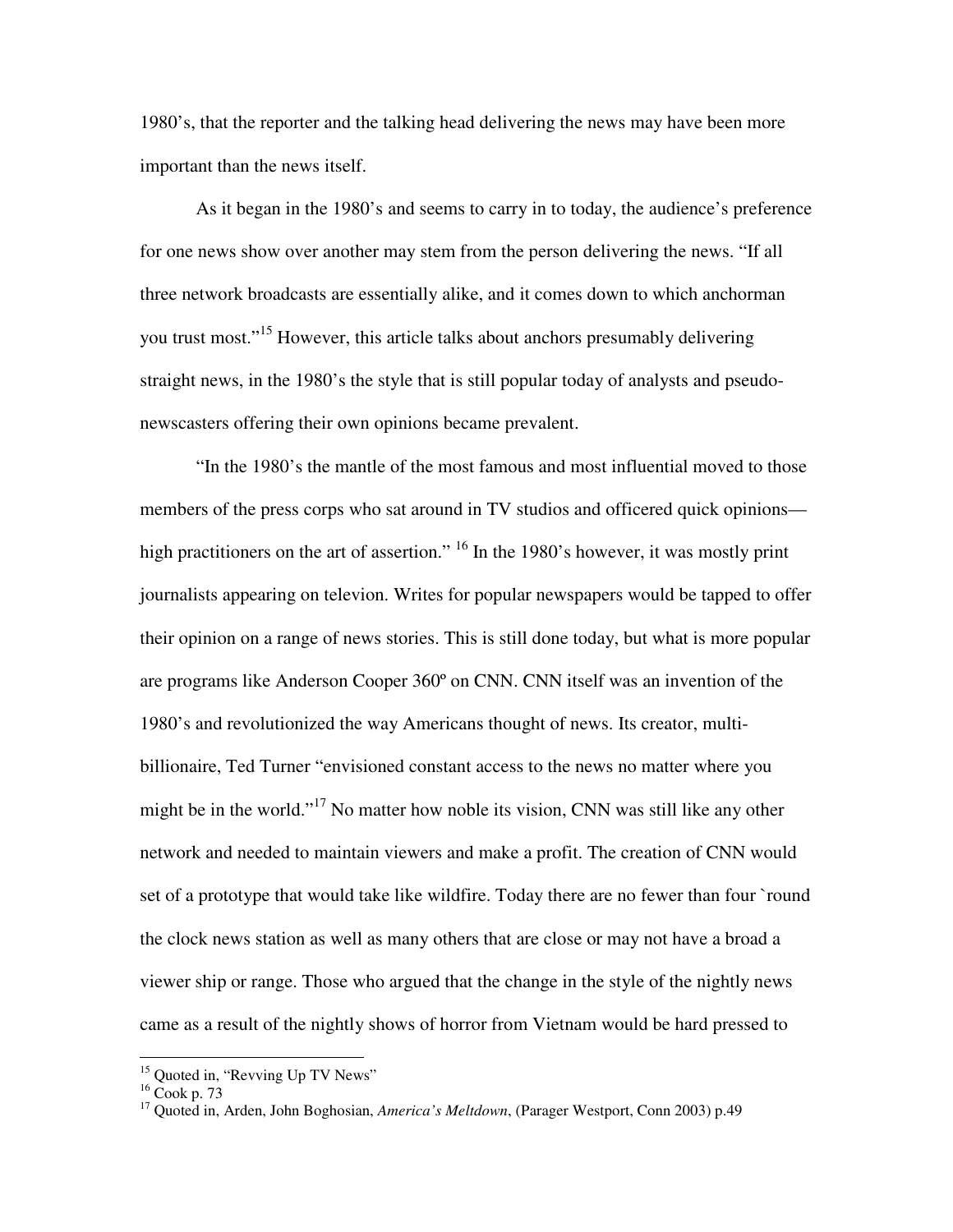argue that the biggest change may have come from the horror and fight that resulted from local stations and once daily newscasts having to fight with the behemoth that is 24 hours news.

With the advent of constant news outlets and television stations offering breaking news with more ease, there is one more change toward the television news we see today, that is the problem of proportionality. With the advent of new technologies and the ease to quickly report and remain with breaking news it is all too common for there to be a severe lack of proportionality in the news. Case in point, and the turning point in the 1990's, is the OJ Simpson Case. Starting with the White Bronco chase and going all the way to the trial, this is the type of news we seem to be most familiar with today. As Americans watch their 24-hour new station, coverage will often switch to a high-speed car chase somewhere in California. Who is in the car and why they refuse to pull over is often information that is revealed long after news choppers and news stations have been following the vehicle all over some highway. As studies have shown, this type of disproportional news coverage leaves an informed public but not on the things that are most important to their own self-government. During the time of the OJ Simpson trial, one poll showed 74% of Americans could identify Kato Kaelin but only 25% knew who Vice President was.<sup>18</sup> Even well into the 2000's this intense popularity of this figure carries on, partly because the media focused so much on him, bring more coverage and hype to him and the case than the previous trial of the century, since the Lindburg baby kidnapping trial and the Manson murders trial.<sup>19</sup> Most recently Simpson tried again to capitalize on this media created fame and interest by attempting to release the book "If I

 $18$ Crime Lab (2007) "Notorious murder/ Most Famous OJ Simpson", retrieved 25 February 2007 from http://www.crimelibrary.com/notorious\_murders/famous/simpson/index\_1.html

<sup>&</sup>lt;sup>19</sup> "Notorious murder/ Most Famous OJ Simpson"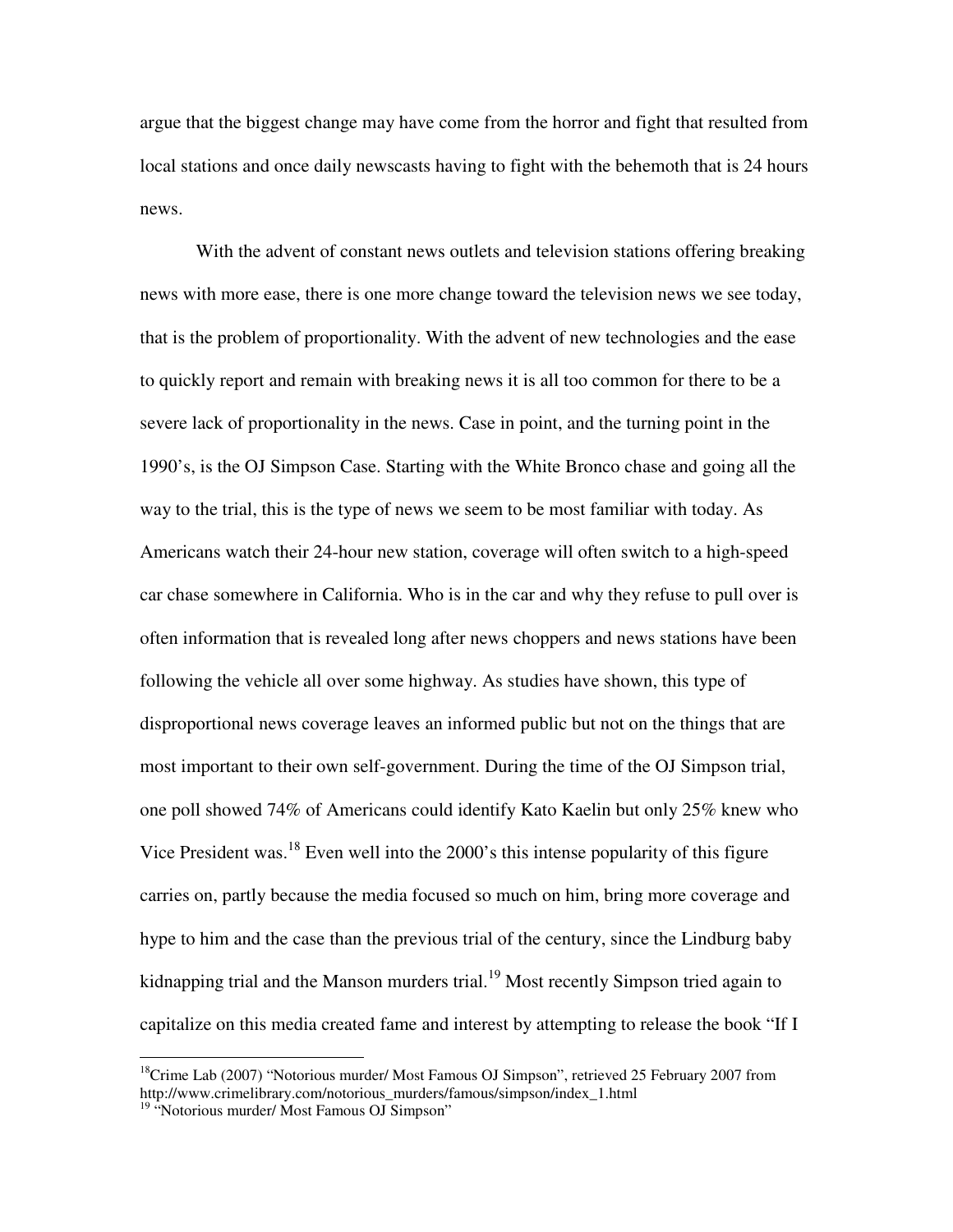Did It," luckily the publication was blocked perhaps showing that Americans have not gotten so off kilter in their desire for news that they want a "how to" book on a real life tragedy. However this obsession with celebrity has not died down and seems to be finding more and more of a place in the nightly news and not just in the pages of gossip magazines. This can be exemplified by the recent coverage the media has focused on the death of former model and Playboy playmate, Anna Nicole Smith. Although some news outlets like the network nightly news tried their hardest to give minimal coverage to the story, other stations went all out in the coverage. "In just two days, Smith's demise consumed 21 percent of all programming monitored by PEJ on CNN, MSNBC and Fox News Channel for the week - including a mind-boggling 50 percent Thursday (the day she died) and Friday."<sup>20</sup> Arguably more relevant or proportional topics to the publics need like the election or the war in Iraq finished second and third respectively in coverage with these same networks. It is hard to say exactly what infotainment is, but it is easy to argue that stories like the OJ Simpson trial or the death of Anna Nicole Smith are hard news stories that affect a large number of people. Surely one can say that part of the reason that stories such as these receive so much coverage is that they are entertaining. Simpson and Smith have become characters in the play that is and was their lives as media rag dolls.

It is subjective to say what is hard news and what is infotainment. Why all this is happening is hard to say, but one surefire reason for the quality if news going down is the size of news. From mergers and the succeeding downsizing, the news has fewer people and more airtime than ever before. It will take more than one person to change television

<sup>&</sup>lt;sup>20</sup> Philly. Com (25 February 2007) "Survey Confirms it: Cable news went Crazy over Smith" retrieved 25 February 2007 from http://www.philly.com/mld/philly/entertainment/columnists/gail\_shister/16692387.htm